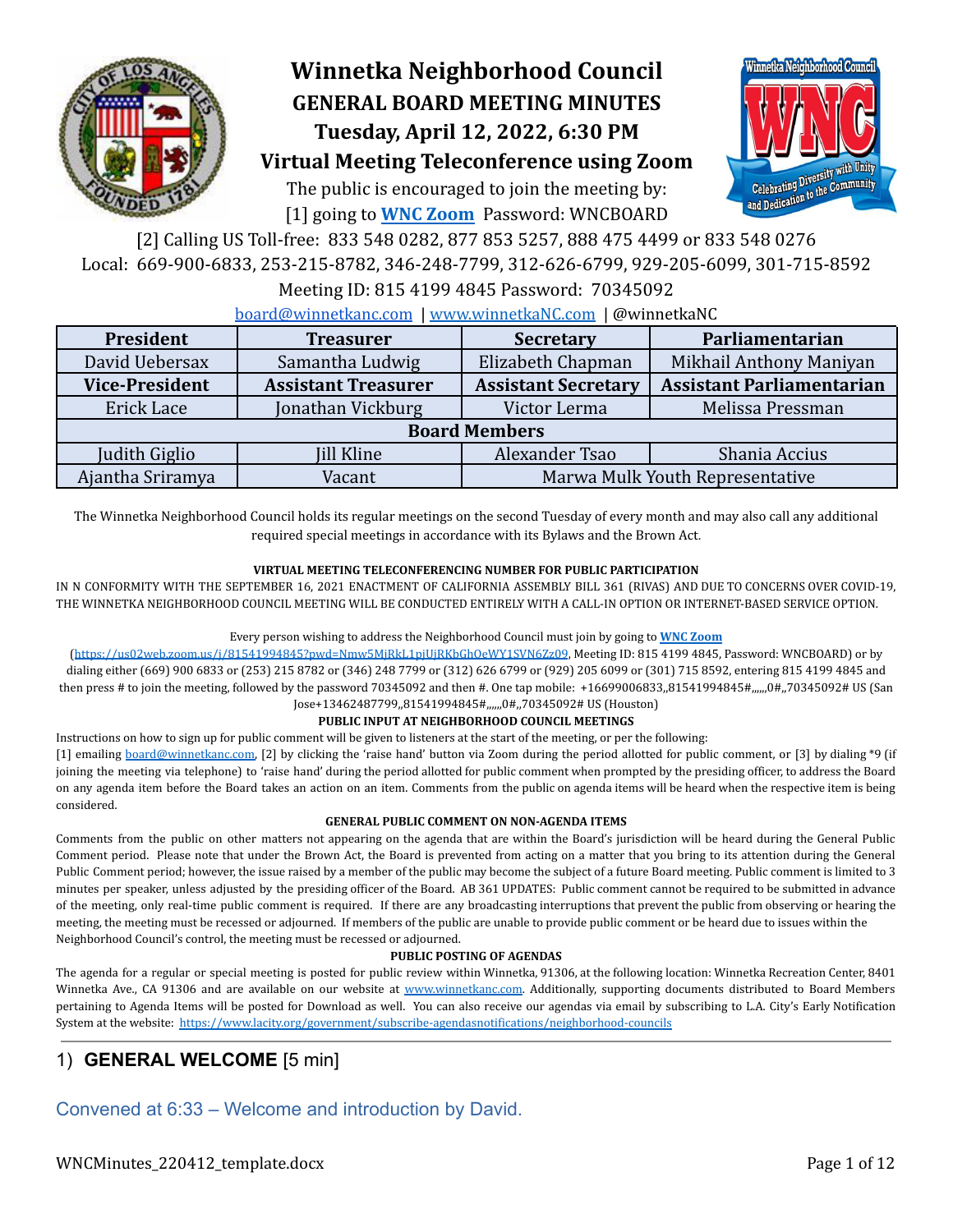**Erick Lace** led pledge.

| <b>Board</b>                                                                                                        | Ap | <b>May</b> | Jun | Jun | Jul | <b>Aug</b> | <b>Sep</b> | Oc             | <b>Nov</b> | <b>Dec</b>       | Ja             | <b>Feb</b> | <b>Mar</b>     | Apr              |
|---------------------------------------------------------------------------------------------------------------------|----|------------|-----|-----|-----|------------|------------|----------------|------------|------------------|----------------|------------|----------------|------------------|
| <b>Member</b>                                                                                                       |    | 11         | 08  | 15  | 13  | 10         | 14         | t              | 09         | 14               | $\mathsf{n}$   | 8          | 8              | 12               |
|                                                                                                                     | 13 |            |     |     |     |            |            | 12             |            |                  | 11             |            |                |                  |
| Ajantha Sriramya                                                                                                    | LE | LE         | E   | A   | X   | X          | E          | E              | L/LE       | $\boldsymbol{A}$ | $\overline{A}$ | X          | A              | $\boldsymbol{A}$ |
| <b>David Uebersax</b>                                                                                               | X  | X          | X   | X   | X   | X          | X          | X              | X          | X                | X              | X          | X              | X                |
| <b>Erick Lace</b>                                                                                                   | X  | A          | X   | X   | X   | A          | X          | X              | X          | X                | X              | X          | X              | X                |
| <b>Judith Giglio</b>                                                                                                | LE | X          | X   | A   | X   | X          | LE         | $\overline{A}$ | LE         | X                | X              | LE         | X              | X                |
| Samantha Ludwig                                                                                                     | E  | X          | A   | X   | A   | X          | X          | X              | X          | X                | X              | X          | X              | X                |
| <b>Jill Kline</b>                                                                                                   | X  | X          | X   | X   | A   | X          | X          | X              | X          | X                | X              | A          | L              | E                |
| <b>Marwa Mulk</b>                                                                                                   | X  | A          | X   | X   | A   | A          | X          | X              | A          | LE               | LE             | A          | $\overline{A}$ | A                |
| <b>Alexander Tsao</b>                                                                                               | X  | X          | X   | X   | X   | X          | X          | X              | X          | L                | X              | X          | L              | X                |
| <b>Jonathan Vickburg</b>                                                                                            | X  | X          | X   | X   | X   | X          | X          | X              | X          | X                | X              | X          | X              | X                |
| <b>Shania Accius</b>                                                                                                | X  | X          | X   | X   | A   | X          | X          | X              | X          | X                | X              | X          | X              | X                |
| <b>Victor Lerma</b>                                                                                                 |    |            | X   | A   | X   | A          | L          | A              | X          | A                | L              | A          | LE             | X                |
| <b>Mikhail Maniyan</b>                                                                                              |    |            | X   | X   | X   | X          | E          | X              | LE         | A                | X              | X          | X              | X                |
| <b>Elizabeth Chapman</b>                                                                                            |    |            | X   | X   | X   | X          | X          | X              | X          | X                | X              | X          | X              | X                |
| <b>Melissa Pressman</b>                                                                                             |    |            | X   | X   | X   | X          | X          | X              | X          | E                | X              | X          | X              | X                |
| <b>Lisa Reeber</b>                                                                                                  | X  | X          | X   | X   | X   | X          | X          | X              |            |                  |                |            |                |                  |
| <b>Franklin Solis</b>                                                                                               | X  | L          |     |     |     |            |            |                |            |                  |                |            |                |                  |
| <b>Steven Fuhrman</b>                                                                                               | X  | X          |     |     |     |            |            |                |            |                  |                |            |                |                  |
| <b>Celia Vasquez</b>                                                                                                | LE | X          |     |     |     |            |            |                |            |                  |                |            |                |                  |
| X = Present, A = Absent, E = Excused, /=Not on the Board at this time, L = Late, LE = Left early, †=Special Meeting |    |            |     |     |     |            |            |                |            |                  |                |            |                |                  |

# 3) **BOARD MEMBER ROLL CALL** [2 min]

Victor arrived at 6:40, just after roll call.

4) **MEETING RULES & ANNOUNCEMENTS:** The Board may take action on any item on the agenda, which may be taken out of order.

**David**: Meeting and zoom rules explained.

5) **APPROVAL OF MINUTES:** We will review and approve the Minutes as available. A Motion to approve minutes for March 8, 2022 (**WNC-2022-0412-5A)**

**Judith** moved to approve, **Jonathan** seconded. Approved by Consensus.

# 6) **GOVERNMENT REPRESENTATIVES:**

A Updates/reports from officials/representatives of the offices of Mayor Garcetti, City Council District 3 Councilmember Bob Blumenfield, State Senator Henry Stern, State Assembly Jesse Gabriel, US Congressmember Brad Sherman, LA County Supervisor Sheila Keuhl, LAUSD Board Member Scott Schmerelson, LAPD and/or CPAB, LAFD, Dept. of Neighborhood Empowerment (DONE), Board of Neighborhood Commissioners (BONC), Neighborhood Council Budget Advocates (NCBA), other local, state, or federal agencies.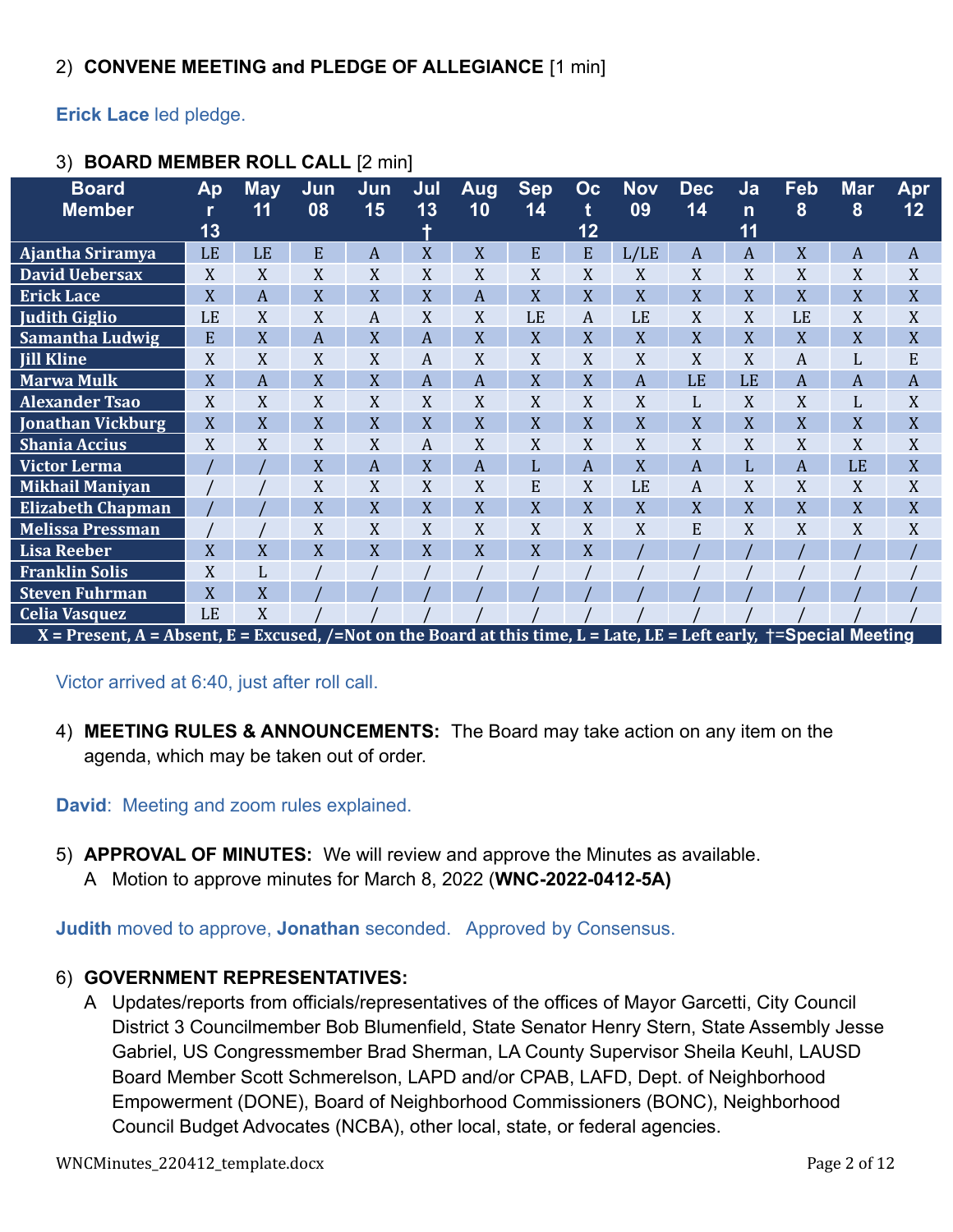**Safi with Councilmember Blumenfield:** Country is opening up. Lots of events are occurring. Earth Day Festivals are happening. Budget is due at the end of this month.

Winnetka Park improvements are moving along. Anticipated to be completed by the end of April.

Reseda is doing a mural fest at the end of the month and beginning of May. It is a celebration to try and bring attention to the arts.

**Juan**: Name of the organization for the murals, and is there a plan to expand?

**Safi**: Eleven Eleven AAC. <https://www.1111projects.art/resedarising> Not as of now, but get in touch with his office if there is interest.

**Erick**: Public Safety has discussed the issue of murals being damaged by tagging. Would they sponsor repair or replacement?

**Safi**: They are planning the murals in areas to try and prevent this, but are open to suggestions for locations.

**Christina Holland from LADWP**: There is a major construction project. Roscoe Trunk Line www.ladwp.com/envnotices Comments accepted through 4-22-22 at 5:00PM Questions or comments on other DWP items: Christina.holland@ladwp.com

Mason E to Louise. Comments are being accepted right now.

Earth Day open house at the Nature Preserve. 10a-2pm

**Mario from DONE**: Recusal reminder. April 7 Mayor announced that City Hall will be reopened May 11. Indoor masking is continuing, along with negative tests or vaccination records.

He will be reaching out soon regarding the 2023 election cycle requirements. Trainings and workshops are available for review on the training websites.

Cameras are not required by the City for board meetings. Cameras are encouraged, however. NCs may create a rule regarding cameras by adding it to their agenda.

May 20 is the final day for an event approval. June 1st is the final day for check requests. June 20 is the last day for credit card transactions.

**Erick**: Is there any update on our bylaws?

**Mario**: They bylaws are being reviewed in order of receipt, and Winnetka is about 3rd in line right

WNCMinutes\_220412\_template.docx Page 3 of 12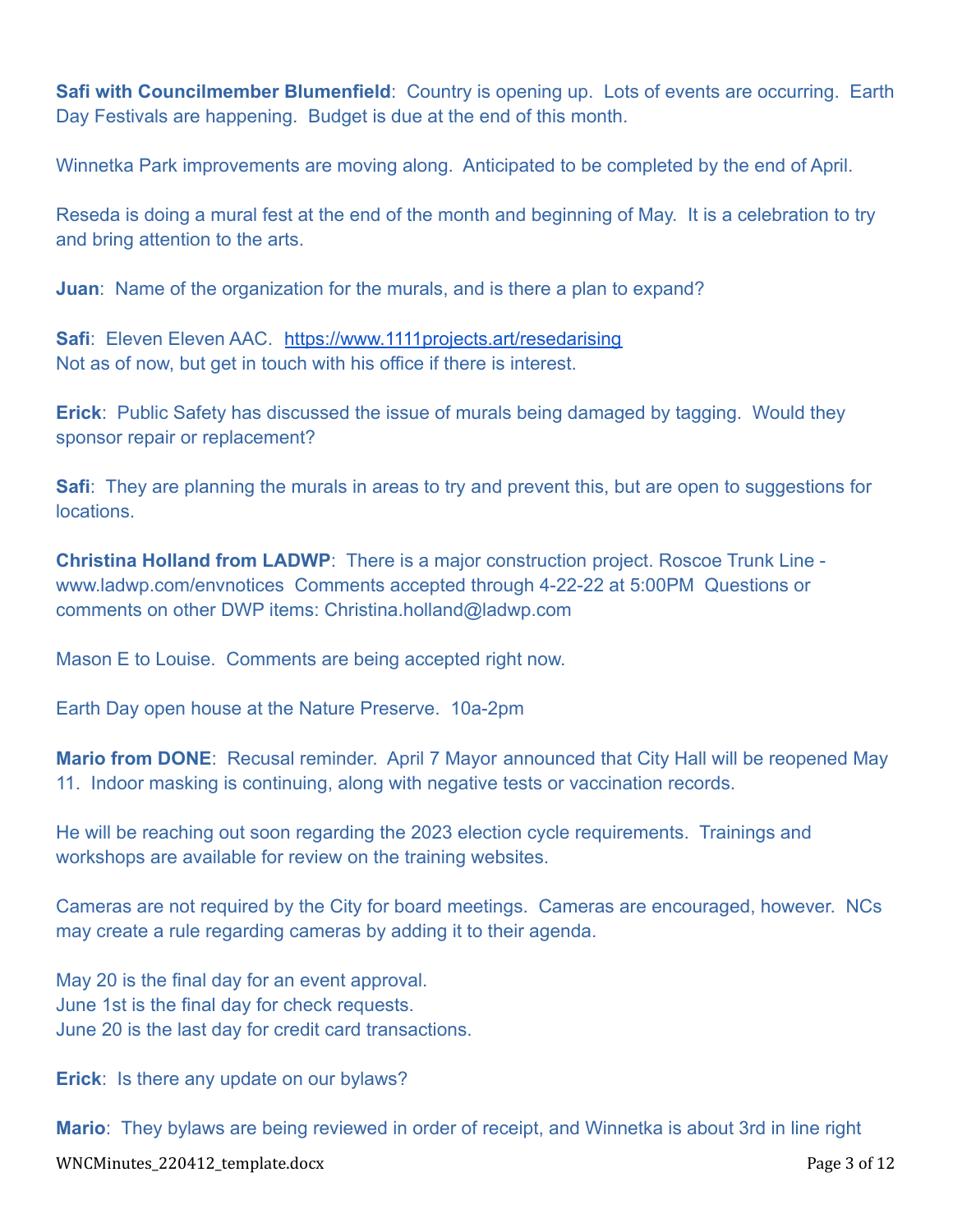now.

**Officer Zamora**: Showed the crime map for 3/6 - 4/2. Discussed current crime stats.

Burglaries are on the rise throughout the division as well as grand theft auto. Leaving the garage open or partially open is not recommended, because it can invite thieves into the garage / home. Have an inventory list of any items in your home / garage. This will assist in recovering items. Lock and secure your cars. Pickup trucks are being targeted for catalytic converters. There should be an event in June hosted by the police to engrave them.

Coffee with a Cop: April 26, 11am-1pm

Grand opening of Portos was today, which is anticipated to be attracting additional people.

All you can eat pancake breakfast: April 30 8-11am

Fish of West Valley Food Pantry: Saturdays 1-3:30pm at Congregational Church of Chatsworth

Free Veterinary Clinic: May 14

Devonshire Pal center: April 23, 2022 \$150 buy in.

Special Olympics: Tip a Cop event on May 17th at Northridge Center

May 21st 8am-12:00 LAFD and LAPD. Blood drive and bone marrow registration. St Baldrick's Foundation fundraiser.

7) **PUBLIC COMMENT**: Comments from the public on any items not specifically listed on this agenda. Board Members should not address or discuss these comments other than to direct matters to the appropriate Winnetka NC committee or other agency. [3 min each]

**Caroline Menjivar**: candidate for State Senate District 20.

- 8) **TREASURER'S REPORT**: (Ludwig/Uebersax) Discussion and possible Action regarding the status of Winnetka NC finances, Funding portal, and any additional reports as needed.
	- A Discussion, review, and approval of Monthly Expense Report (MER) for March 2022
		- MOTION: "The Winnetka NC Board has reviewed the March 2022 Monthly Expenditure Report. The Board approves the report and authorizes the Treasurer to submit the report to the City Clerk." (Ludwig//Uebersax) (**WNC-2022-0412-8A)**

**Samantha**: presented the MER for March 2022. (Taken out of order, discussed after the Park discussion below)

**Erick**: Sunny Brae did not respond to our request for documents, so they are not going to be

WNCMinutes\_220412\_template.docx Page 4 of 12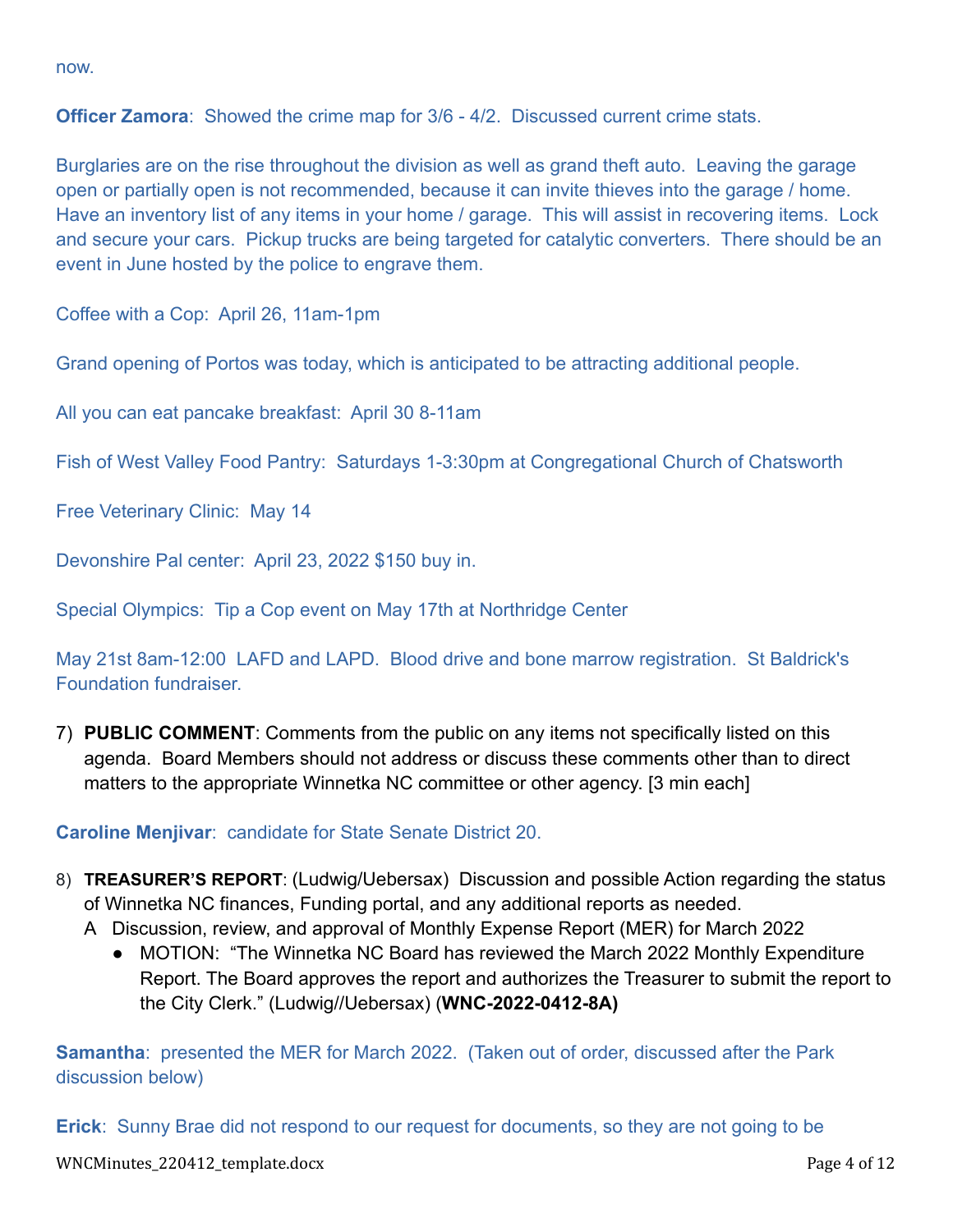accepting their approved \$300 from a prior meeting.

Samantha: One of Wendy Moore's invoices was mis-coded to NPG instead of General operations, which she is going to get fixed with the city.

Samantha motions to approve the MER, Jonathan seconded.

| <b>Board Member</b>      | Yes | No | Abstain | Ineligible | Recused | Absent |
|--------------------------|-----|----|---------|------------|---------|--------|
| Ajantha Sriramya         |     |    |         |            |         | Χ      |
| <b>David Uebersax</b>    | X   |    |         |            |         |        |
| <b>Erick Lace</b>        | Χ   |    |         |            |         |        |
| <b>Judith Giglio</b>     | X   |    |         |            |         |        |
| Samantha Ludwig          | Χ   |    |         |            |         |        |
| <b>Jill Kline</b>        |     |    |         |            |         | Χ      |
| <b>Marwa Mulk</b>        |     |    |         |            |         | Χ      |
| <b>Alexander Tsao</b>    | X   |    |         |            |         |        |
| <b>Jonathan Vickburg</b> | Χ   |    |         |            |         |        |
| <b>Shania Accius</b>     | X   |    |         |            |         |        |
| <b>Victor Lerma</b>      | Χ   |    |         |            |         |        |
| <b>Mikhail Maniyan</b>   | X   |    |         |            |         |        |
| <b>Elizabeth Chapman</b> | X   |    |         |            |         |        |
| <b>Melissa Pressman</b>  |     |    |         |            |         | Х      |

**Approved**: (10 Yes, 4 Absent including ineligible)

**Samantha**: Received an NPG. She forwarded it to Jonathan and David. It needs to be reviewed for either board or committee.

**Victor**: Which program do you use for the financing items?

**Samantha**: The report is generated from the LA public portal.

**Shania**: Question regarding NPG - she has a non-profit and wonders if she can submit for an NPG?

**David**: Yes, you can submit it. However, it would likely require recusal from the member who has an interest. Mario and the City Attorney would need to check.

**Mario**: Recommends contacting the City Attorney prior to applying for an NPG. They can clarify what steps are needed and whether it would affect their eligibility.

### 9) **NON-CONSENT CALENDAR:**

A Discussion and Action with regards to the filling of the Board seat currently vacant. Also reviewing DONE roster updates, Monthly Profile report, especially regarding lapsed or unrecorded training, and status of current Board Members not showing as fulfilling attendance or Committee Membership obligations.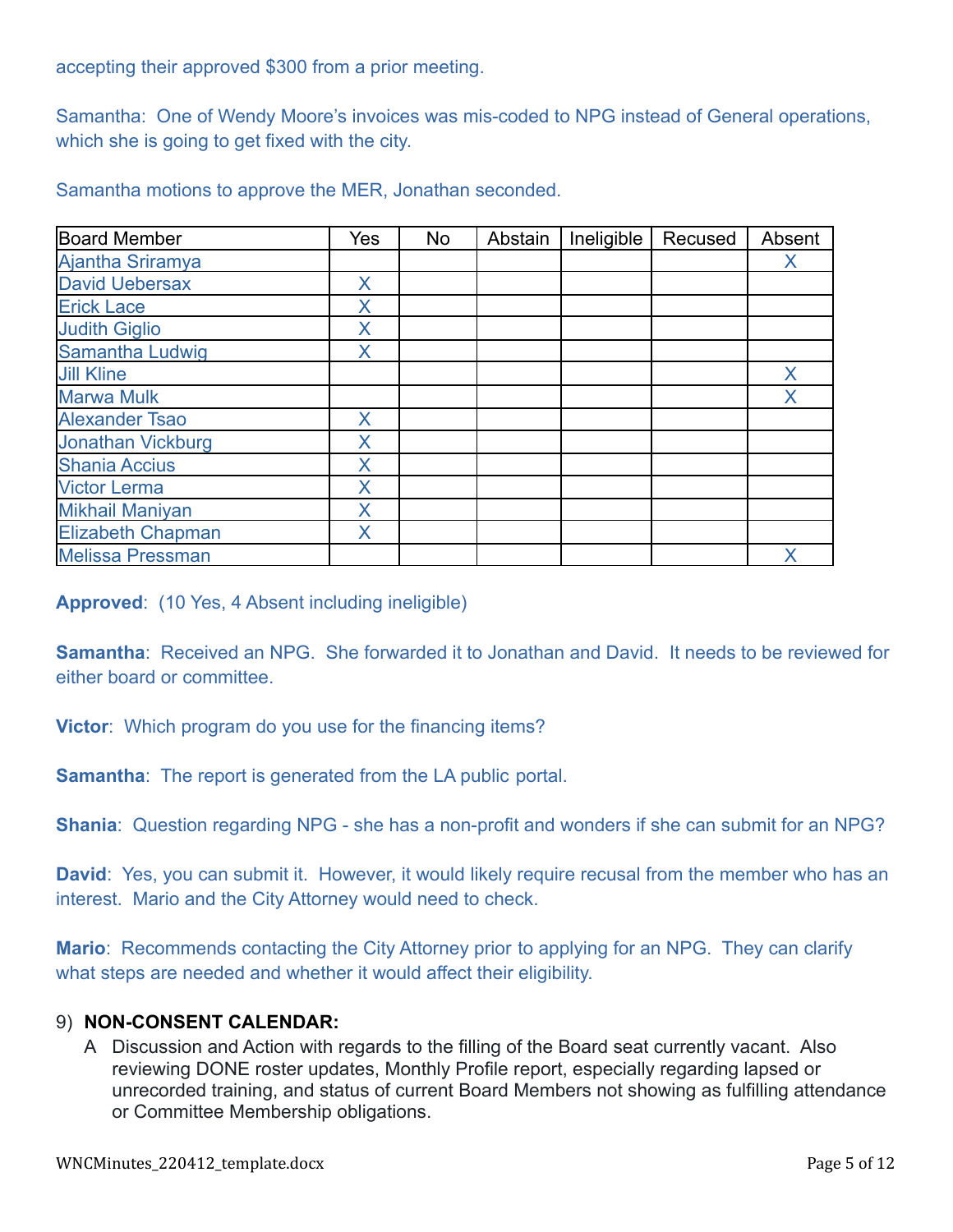**Mario**: To be more Brown Act compliant, it would need to state which seat was being filled and the remaining term of the seat. Written submissions should be sent out to the board. This item should be tabled until these are fixed.

Erick moves to consider the nomination of the candidate who expressed interest. Alex seconded. Withdrawn.

**Jonathan**: We could request the statement from the candidate, which would be appropriate given the candidates who are in the election also contribute a statement.

**Erick**: Should we postpone until the candidate is present?

**Shania**: She agrees that we should wait until the candidate is here, and that the statement should be requested.

**Jonathan**: It would be appropriate to wait until the candidate is here to vote.

**Elizabeth**: The candidate is unavailable tonight, but it would be appropriate to ask him for a statement.

- B Discussion and possible Action regarding current and future projects at Runnymede Park:
	- Runnymede Park Playground replacement project update and requires of WNC assistance with some artistic and informational aspects of the design by WNC past President Eric Lewis and Landscape Structures Inc.

**Eric**: Brings playgrounds across the area, including lots of areas that would not normally have the ability to fund one. Presented the Runnymede Park Designs they are working on.

Panels on the playground could be customized to include text recommended by the WNC. He is looking for recommendations and ideas to include.

**Erick**: Could you put some of the farm animals from our history?

**Eric**: Yes, of course. We just need a small team to get through the final ideas and concepts.

**David**: Do we want this to stay at board level, or move it to an ad-hoc or committee?

**Samantha**: This is awesome. She would like to volunteer to help assist with this. Could 2 of the swings be changed out to the larger bucket safety swing?

**Eric**: Yes, that is likely a good change that would be easy to be made?

**Samantha**: Are the customizable panels opaque?

**Eric**: Yes, they are solid metal panels. WNCMinutes\_220412\_template.docx Page 6 of 12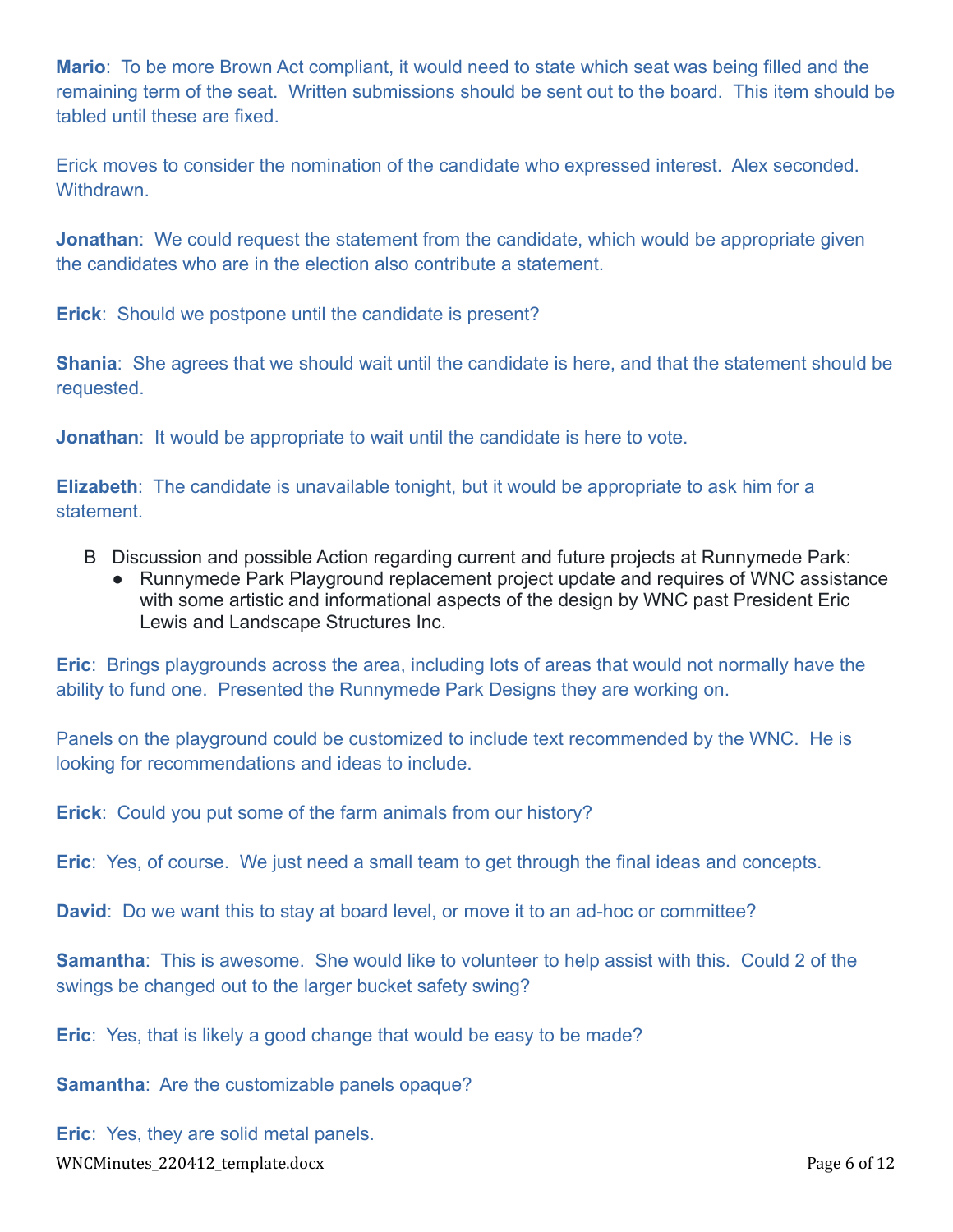**Samantha**: Since the floor is all rubberized material, is there any chance for a small sandbox?

**Eric**: The City of LA is not a fan of sand. They don't like sand because it will damage the rubberized material. Sand is not ADA compliant, as it is not able to be used for some disabled individuals.

**Melissa**: Animal facts or bug facts would be cute to include in the "did you know" text to go along with the meadow theme. Did you work with Shane's Inspiration?

**Eric**: Yes, Shane's Inspiration are largely all the same type of structure. However, this space does not have enough space to fully incorporate ramps.

**Jonathan**: I love it, and I love the theme. He would also be happy to help in a subcommittee.

**Juan**: Timeline for this project and the input for the updates?

**Eric**: Generally, it could take about a year.

**Juan**: What is the process for LA City to select parks to redo?

**Eric**: He isn't sure, because he isn't a part of the City of LA process. They appear to have a pattern with replacements. Although, parks employees may also be communicating the status of problems or parks that are getting older or in need of replacement.

**Victor**: No bench seats for adults? What is the ratio of adults to children?

**Eric**: There are seat walls already, as well as cement picnic benches nearby. It is possible that they may add additional benches outside of the play area.

**David**: Should we add this as an item to an Ad hoc committee or standing committee?

**Elizabeth**: Would like to see this be done in an Ad hoc committee.

Elizabeth, Samantha, and Jonathan are all willing to be a part of the Ad hoc committee.

**Erick**: Can you please appoint Samantha as chair?

**Samantha**: I would be honored.

**David**: Samantha is appointed as chair for the Ad hoc committee including Elizabeth and Jonathan.

● Future ideas for improvements such as picnic shelter or small amphitheater, with possible funding concepts.

**David**: Would like to discuss ideas to add this type of equipment into parks. WNCMinutes\_220412\_template.docx Page 7 of 12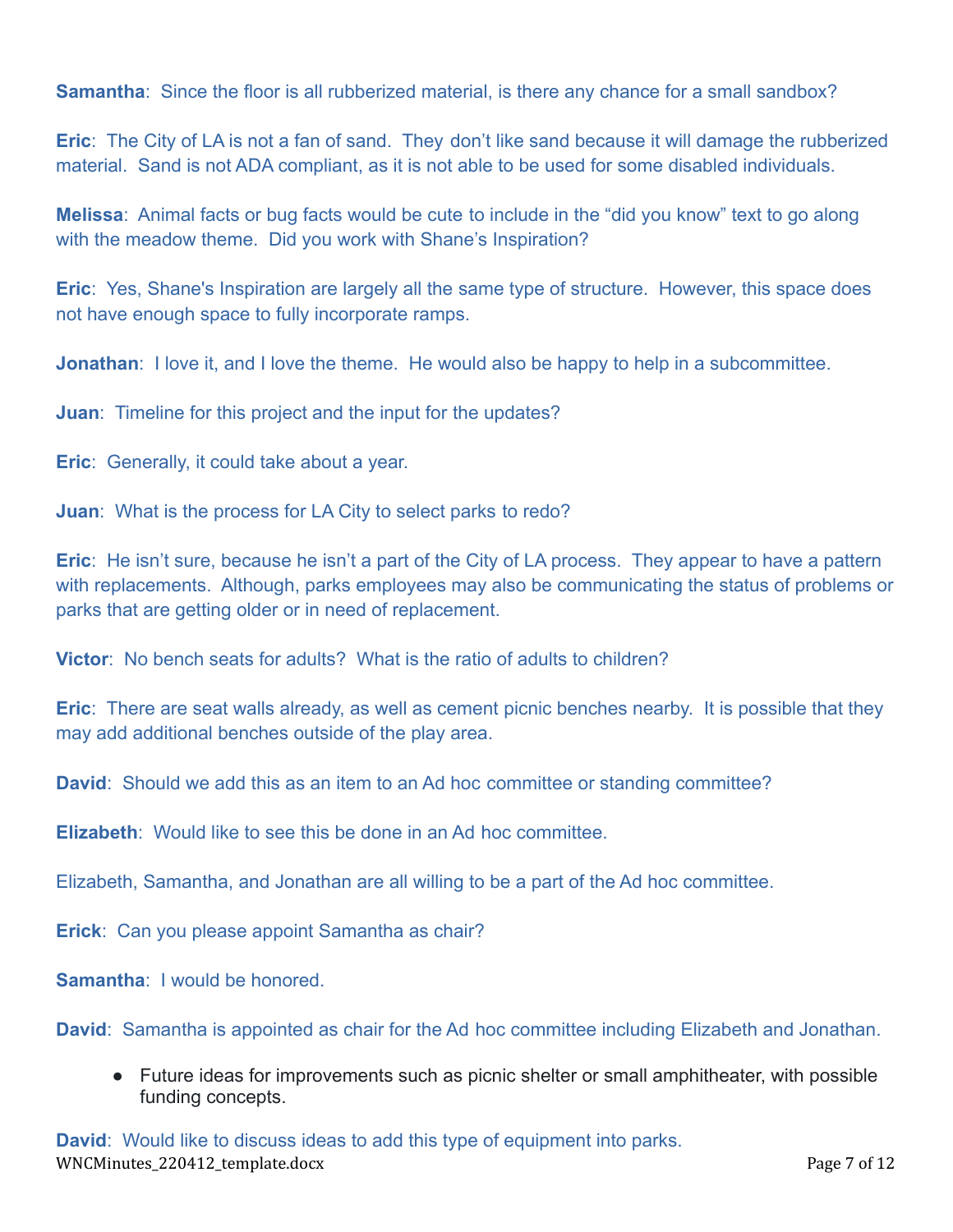**Erick**: This type of item might be appropriate to add into the Public Works committee first?

**Juan**: This along with the murals as well?

**David**: Yes, and pedestrian crosswalks as well. It sounds like the committee could start with the Runnymede project, but it could expand in the future.

**Samantha:** We should certainly consider expanding the ad hoc committee into a general beautification committee.

C Discussion and possible Action regarding Department Of Neighborhood Empowerment negations with virtual meeting vendor Zoom. Currently, they have covered the cost of a single license, but moving forward this may transfer to funding by individual NC's, raising the possibility of having multiple license/holders. Currently, single items may run at \$200 annually.

**David**: Would like to discuss the possibility of purchasing additional licensing and having more than a single license for our NC.

**Samantha**: Why is there not the ability to share the credentials within the NC?

**Mario**: The license from Zoom is for a single user.

**Erick**: We should certainly consider and ask for a second license for our council.

**David**: There will be neighborhood council elections next year. Also, he will be termed out as President next year.

**Juan**: There should be three.

**Elizabeth**: I think we should have at least two.

**Jonathan**: He thinks that two should be good enough.

**Samantha**: Is the idea that there would be a monthly charge or an annual charge?

**David**: The \$200 cost would be annual.

**Samantha**: We should be able to negotiate a business structure with zoom.

**David**: For now, it appears that we would like to request at least two.

**Shania**: Do we have the feature for choosing someone else as a co-host? Can the co-host start the meeting?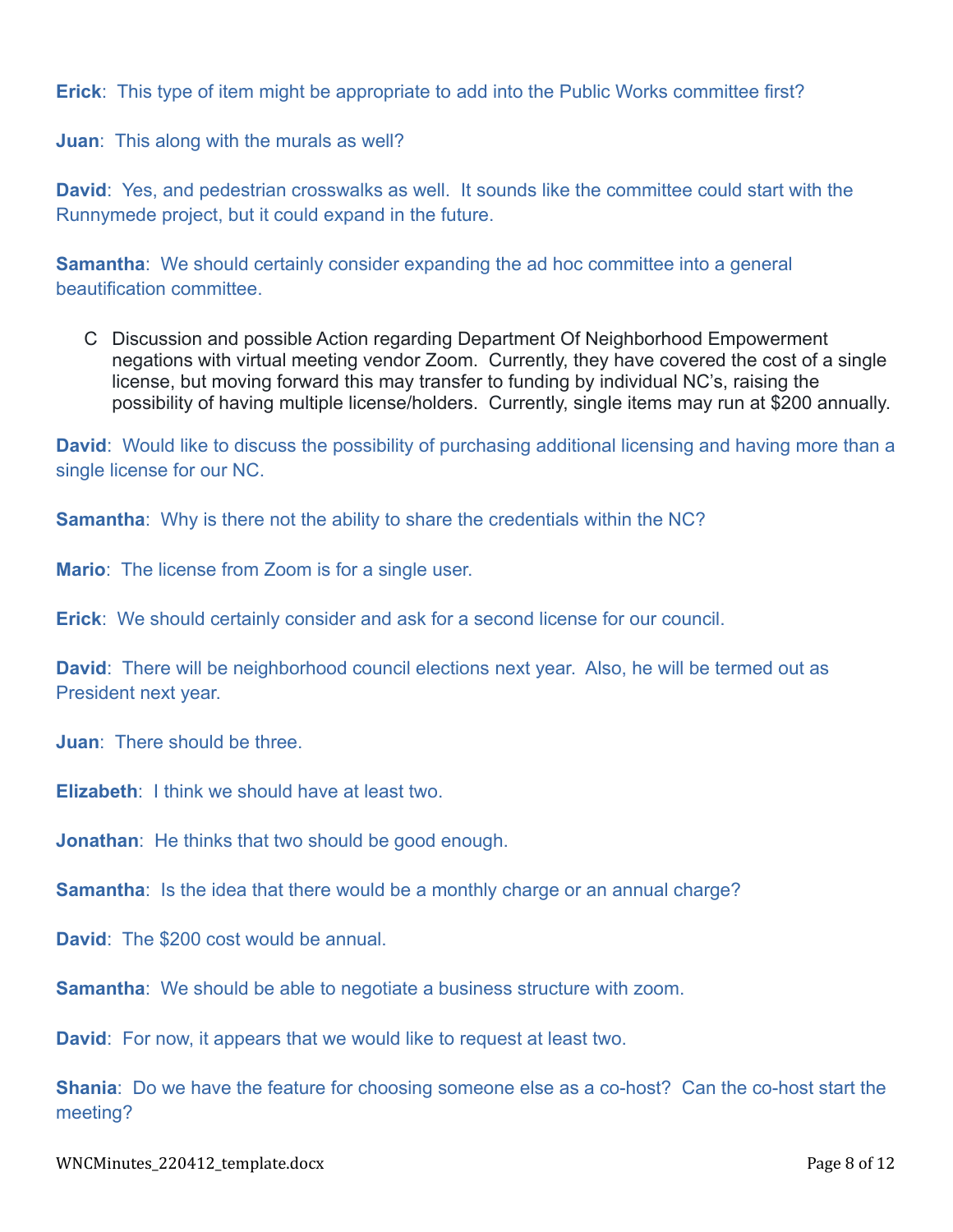**David**: To start a meeting, a co-host would need to have a license. Right now, in an emergency, it would probably need to be a City employee who would need to start a meeting. Cloud storage of the meeting recordings are longer than the normal personal account.

**Samantha**: How do we access Cloud Storage of recordings?

**David**: The meeting links include the link to the meeting recordings.

- D PWT Spring Clean funding details. Planning and outreach for the 2022 Spring Clean: *Winntennial Edition slotted for Saturday, April 23rd.* 
	- Public Safety Committee hopes to use this in as an opportunity to invite and do outreach with Winnetka Neighborhood Watch groups, with an eye towards a future 'congress'.
	- Winnetka Park primary location will start with set up at 9am, cleanup event from 10am to 1pm, and gathering with pizza from 1pm to 2pm.
	- Runnymede secondary hub will run from 10am to noon.
	- Motions to specify Funding requests updates to previously approved 2021-2022 Budget, by PWT Committee are included below (based on 2019 actuals):
		- $\lozenge$  Spring Clean Fliers \$100 (was \$53.53\*)
		- $\lozenge$  Spring Clean Supplies \$50 (was \$26.25<sup>\*</sup>)
		- ◊ Spring Clean Drinks and Snacks \$150 (was \$167.24\*)
		- $\lozenge$  Spring Clean Pizza \$250 (was \$212.42\*)

**David**: Would like as much help as he can get.

**Samantha**: All of the canopies are in storage, and the spinning wheel.

**Juan**: There is going to be a Spring Carnival on the 15th, 16th and 17th to pack the park and celebrate together. They want to promote the sports programs at this event. Thank you for getting it on the website and into the email blast.

**David**: We should send out some representation to have a table at the Spring Carnival for the Winntennial event the following weekend.

**Alex**: What is actually happening at the Spring Cleaning event?

**David**: Picking up wrappers, going out in little teams to clean together.

Erick would like to motion to approve the expenses for Spring Clean for \$550, Jonathan seconded.

| Board Member         | Yes | <b>No</b> | Abstain   Ineligible | Recused | Absent |
|----------------------|-----|-----------|----------------------|---------|--------|
| Ajantha Sriramya     |     |           |                      |         |        |
| David Uebersax       |     |           |                      |         |        |
| <b>Erick Lace</b>    |     |           |                      |         |        |
| <b>Judith Giglio</b> |     |           |                      |         |        |
| Samantha Ludwig      |     |           |                      |         |        |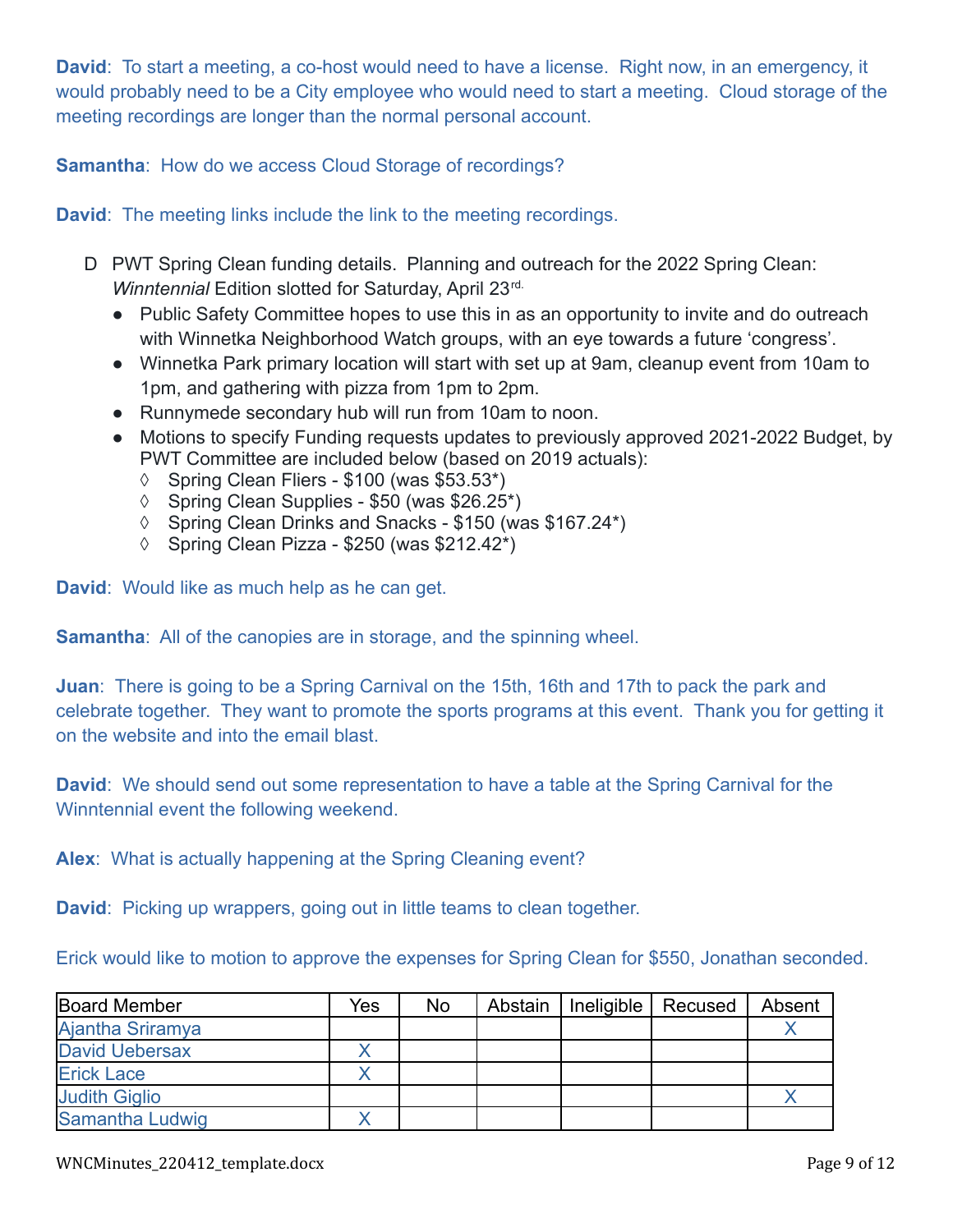| <b>Jill Kline</b>        |  |  |  |
|--------------------------|--|--|--|
| <b>Marwa Mulk</b>        |  |  |  |
| <b>Alexander Tsao</b>    |  |  |  |
| Jonathan Vickburg        |  |  |  |
| <b>Shania Accius</b>     |  |  |  |
| <b>Victor Lerma</b>      |  |  |  |
| <b>Mikhail Maniyan</b>   |  |  |  |
| <b>Elizabeth Chapman</b> |  |  |  |
| <b>Melissa Pressman</b>  |  |  |  |

# **Approved**: (9 Yes, 5 Absent including ineligible)

- E Discussion and possible Action with regards to finalization of Community Impact Statement following a recent presentation at the recent Valley Alliance of Neighborhood Councils (VANC) regarding the Whiteman airport Per Council File 20-1538:
	- [https://cityclerk.lacity.org/lacityclerkconnect/index.cfm?fa=ccfi.viewrecord&cfnumber=20-15](https://cityclerk.lacity.org/lacityclerkconnect/index.cfm?fa=ccfi.viewrecord&cfnumber=20-1538) [38](https://cityclerk.lacity.org/lacityclerkconnect/index.cfm?fa=ccfi.viewrecord&cfnumber=20-1538)
	- <https://www.reenvisionwhitemanairport.com/>
	- (Draft pdf will be included in Agenda packet on WNC website)
	- Discussion and possible Action regarding to City Council updating of Ordinance ([Section](https://clkrep.lacity.org/onlinedocs/2020/20-1376-S1_ord_187127_09-03-21.pdf) [41.18 of the Los Angeles Municipal Code\)](https://clkrep.lacity.org/onlinedocs/2020/20-1376-S1_ord_187127_09-03-21.pdf) relating to use/maintenance of public right-of-way, particularly Part 2 determinations and signage [\(CF 20-1376-S1](https://cityclerk.lacity.org/lacityclerkconnect/index.cfm?fa=ccfi.viewrecord&cfnumber=20-1376-S1))and various locations, including an update on Winnetka Park and Penfield Alley.

### **David**: Tabled for further distribution and discussion.

- F Discussion and possible Action regarding to City Council Action with regards to return to enforcement of parking of inoperable or unsafe vehicles such as RV's. This may be applicable to our outstanding issue at an Elkwood cul du sac, Mason Street, and elsewhere.
- G Discussion, update, and possible Action with regards to working with community groups and coordination of WNC Committees in support of efforts such as cleanup events and/or issues relating to encampments and unhoused at the following locations:
	- Winnetka and Quimby Parks.
	- Alleys at Penfield Alley (North of Roscoe, east from Winnetka) and behind businesses on the Northwest corner of Mason and Roscoe.
	- Los Angeles River cleanups by LA River Walkers and Watchers [\(larww.org\)](http://larww.org/) and Volunteers Cleaning Communities (<https://volunteerscleaningcommunities.com>) on the last Saturday of each month; Friends of the LA River (FOLAR); and others tbd.

**David**: Is the encampment behind the fire station still staying?

**Juan**: Yes, that appears to be the last encampment left at the park area. That and one right behind where they store the city vehicles. They have burned a vehicle in this area. Compared to what was before it is much better. Homeless who want help are coming to get services.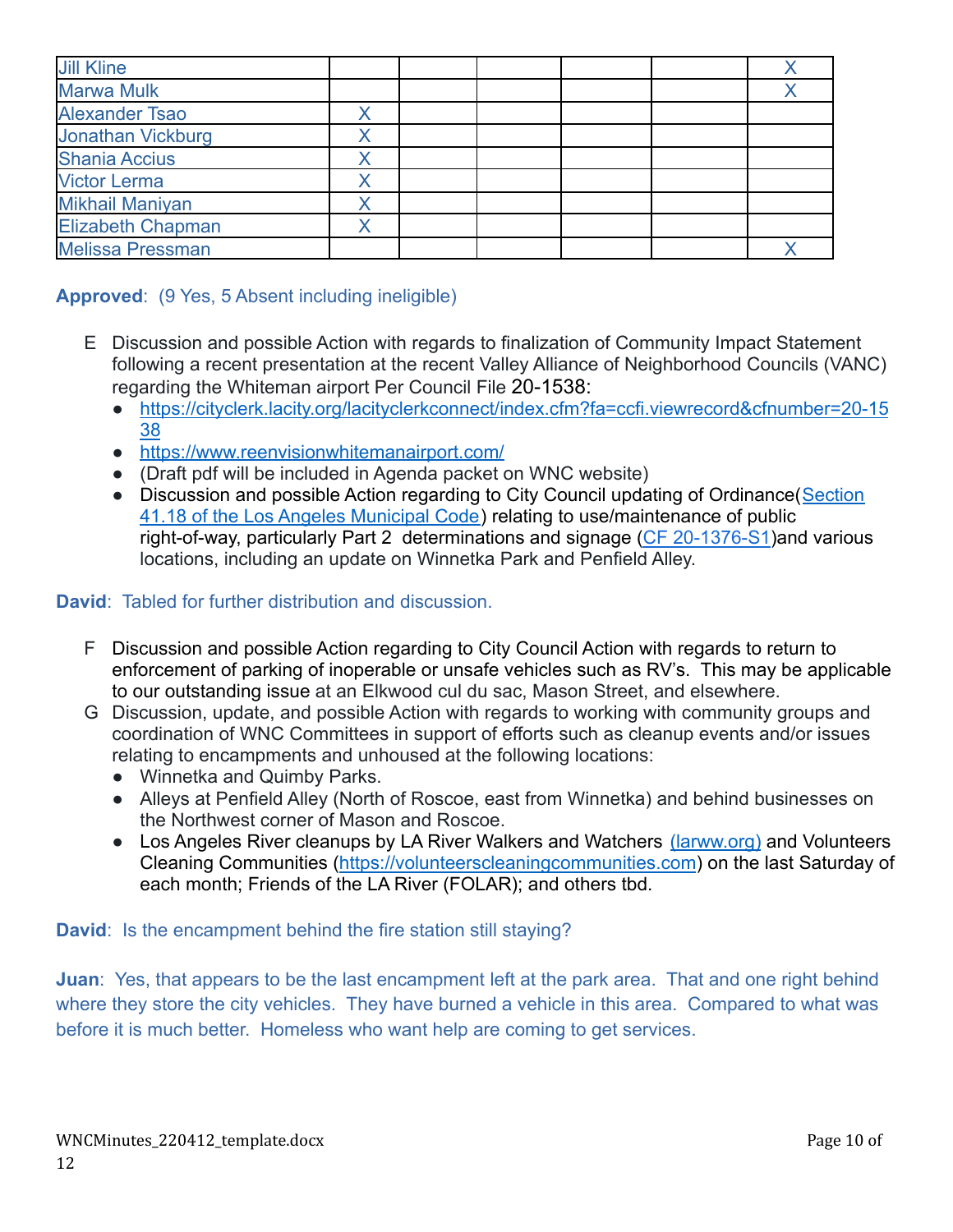# 10)**REGULAR COMMITTEE REPORTS & MOTIONS**:

- A Rules Elections & By-Laws Committee (REB) Report (Lace)
	- **●** NOTICE: Meeting TBD
	- **●** Discussion and possible Action with regards to any follow up to updates submitted.
- B Planning & Land Use Management Committee (PLUM) Report (Uebersax)
	- NOTICE: Meetings are held as needed on the 3rd Tuesday of the month.
		- ◊ General update on Committee plans and activity.
		- ◊ Update training being implemented for those who serve on NC PLUM committees.
		- ◊ Report on proposed upgrade of amenities at Winnetka Park.
- C Public Works & Transportation Committee (PWT) Report Uebersax)
	- NOTICE: Meetings are held at the WCC on the 3<sup>td</sup> Wednesday of each month at 7:00 PM
		- ◊ General update on Committee plans and activity.
		- ◊ Committee Membership with regards to new vacancy.
- D Youth Advocacy Committee (YAC) Report (Lace)
	- NOTICE: The YAC Committee Meeting as needed.
		- ◊ General update on Committee plans and activity.
- E Public Safety Committee (PSC) Report (Vickburg)
	- NOTICE: Meetings as needed on the 4th Wednesday of the month
		- ◊ General update on Committee plans and activity
- F Budget & Finance Committee (B&F) Report (Ludwig)
	- NOTICE: Meeting TBD

### 11)**REPORTS, APPOINTMENT AND CONFIRMATION OF LIAISONS:**

- A LA DWP Memorandum of Understanding Oversight Committee Report
- B LA Neighborhood Council Coalition (LANCC)
- C Los Angeles Budget Advocate
- D Community Impact Statement Signatories
- E Valley Alliance of Neighborhood Councils (VANC)
- F West Valley Neighborhood Alliance on Homelessness
- G LA City Council District 3 Beautification Action Team Liaison
- H Sustainability Alliance
- I Emergency Preparedness
- J Data Liaison
- K Grievance Panel

# **12)GOOD OF THE ORDER [2 min]**